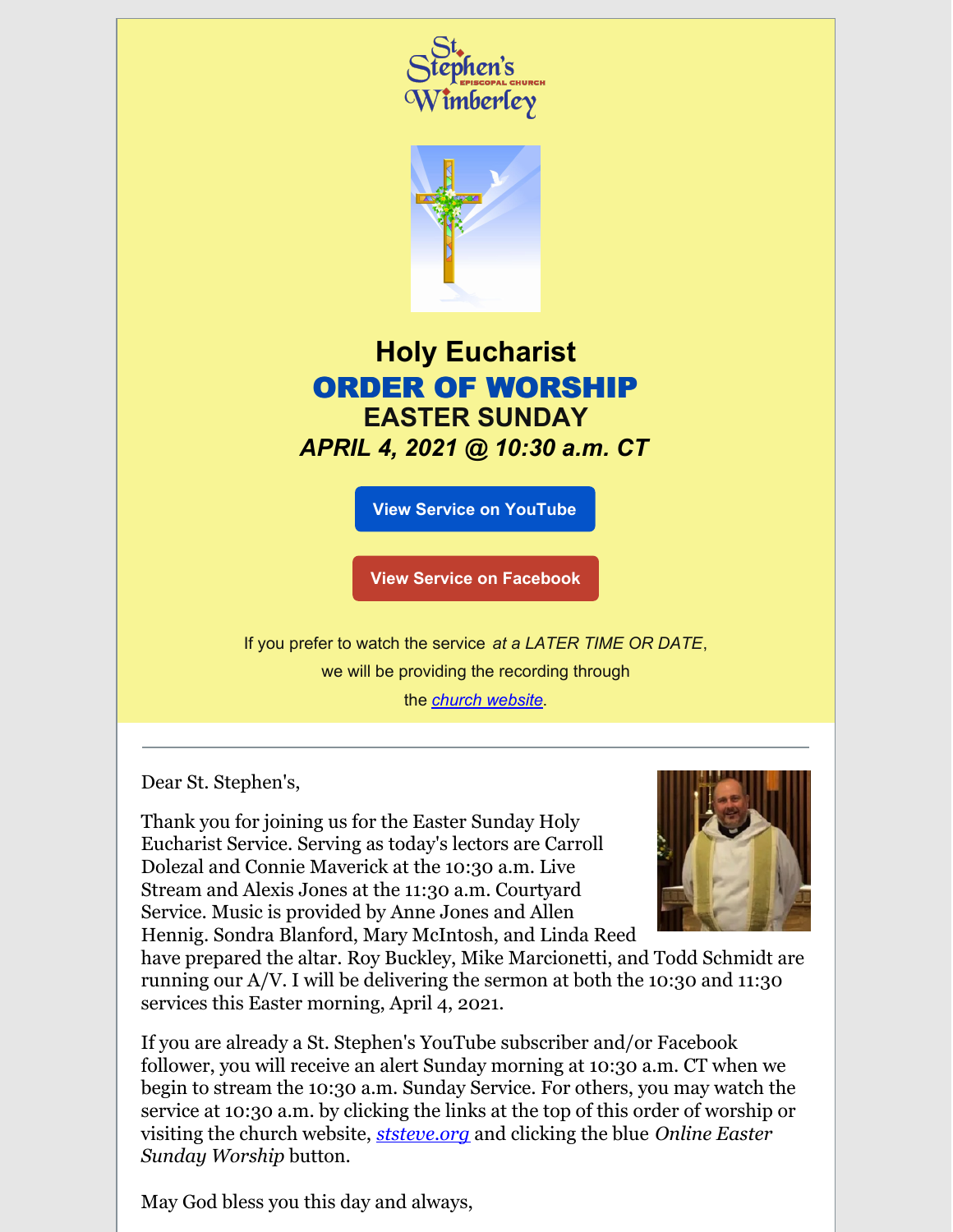

## **EASTER LILY DEDICATIONS**

**Kirby Attwell**: *"in memory of Nancy Attwell from the Attwell Family"* **Sondra Blanford**: *"in memory of Joe & Gladys Blanford" & "in memory of Richard & Gina"* **Linda Buckley**: *"for peace & unity"* **Kathleen & Bill Cline***: "dedicated to our church family"* **Carla Daws***: "in loving memory of John Daws"* **Carroll Dolezal***: "thanksgiving for our family & friends"* **Sharon East***: "in memory of Dollie East"* **Sarah Fuchs***: "in memory of Rodney"* **Carolyn & Ed Galle***: "in memory of our beloved parents"* **Ed Galle***: "in memory of my godmother"* **Mary Goodwin***: "in memory of Steve Goodwin"* **Nancy & Charlie Henson***: "in memory of our beloved parents"* **Tom Jenkins***: "in celebration of Easter"* **Mary Kennedy***: "in memory of Ron Kennedy" and "Don & Evelyn Kennedy"* **Sharon & Rick Lucier***: "a more peaceful and healthy world"* **Connie Maverick***: "in celebration of Easter"* **Mary McIntosh***: "in memory of Pete & Kay Masterson"* **Anna O'Farrell***: "in memory of Chandler Brown" & "dedicated to the O'Farrell Family & dedicated to the Brown Family"* **Deanna Seaman***: "in memory of George Seaman"* **Susan Tennyson***: "in memory of Elizabeth Grace (Lizzie) Tennyson"* **Susan & Greg Webb***: "in thanksgiving for St. Stephen's"*

#### **PRELUDE**



**WELCOME** *Lector: Katy Shugart*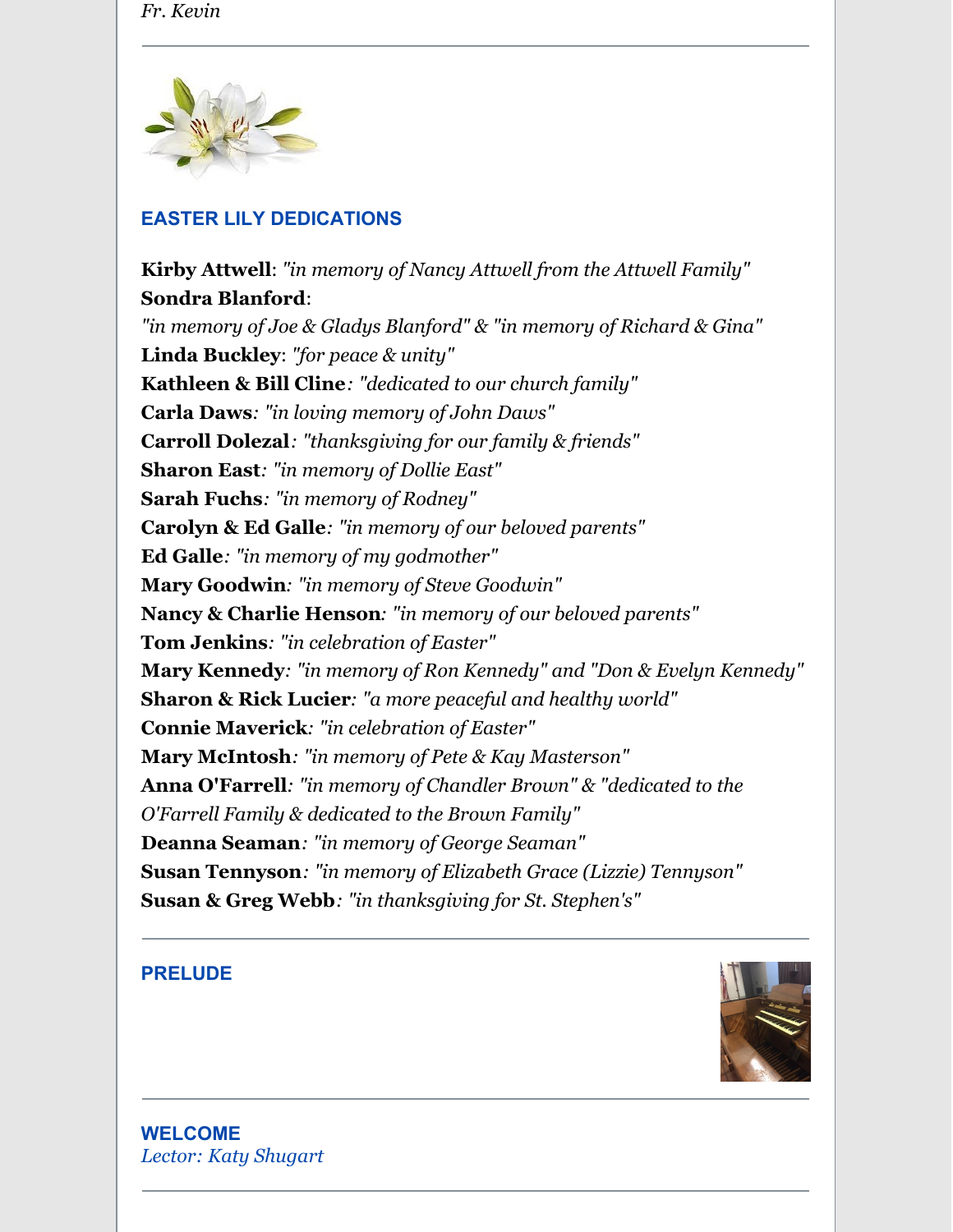#### **THE OPENING HYMN #207 "Jesus Christ is Risen Today" (verses 1, 2, 4)**

Jesus Christ is risen today, Alleluia! our triumphant holy day, Alleluia! who did once upon the cross, Alleluia! suffer to redeem our loss. Alleluia!



Hymns of praise then let us sing, Alleluia! Unto Christ, our heavenly King, Alleluia! Who endured the cross and grave, Alleluia! sinners to redeem and save. Alleluia!

Sing we to our God above, Alleluia! praise eternal as his love, Alleluia! praise him, all ye heavenly host, Alleluia! Father, Son, and Holy Ghost. Alleluia!

## **THE SALUTATION**

**Celebrant:** Alleluia! Christ is risen. *People: The Lord is risen indeed. Alleluia!*

## **COLLECT FOR PURITY**

Almighty God, to you all hearts are open, all desires are known, and from you no secrets are hid: Cleanse the thoughts of our hearts by the inspiration of your Holy Spirit, that we may perfectly love you and worthily magnify your holy Name; through Christ our Lord. Amen.

## **GLORIA S278**

Glory to God in the highest, and peace to his people on earth. Lord God, heavenly King, almighty God and Father, we worship you, we give you thinks, we praise you for your glory. Lord Jesus Christ, only Son of the Father, Lord God, Lamb of God you take away the sin of the world: have mercy on us; you are seated at the right hand of the Father: receive our prayer. For you alone are the Holy One, you alone are the Lord, you alone are the Most High, Jesus Christ, with the Holy Spirit, in the glory of God the Father. Amen.

**Celebrant:** The Lord be with you. *People: And also with you.* **Celebrant:** Let us pray.

## **COLLECT FOR THE DAY (BCP p. 222)**

Almighty God, who through your only begotten Son Jesus Christ overcame death and opened to us the gate of everlasting life: Grant that we, who celebrate with joy the day of the Lord's resurrection, may be raised from death of sin by your life-giving Spirit; through Jesus Christ our Lord, who lives and reigns with you and the Holy Spirit, one God, now and for ever. Amen.

#### **THE LESSONS**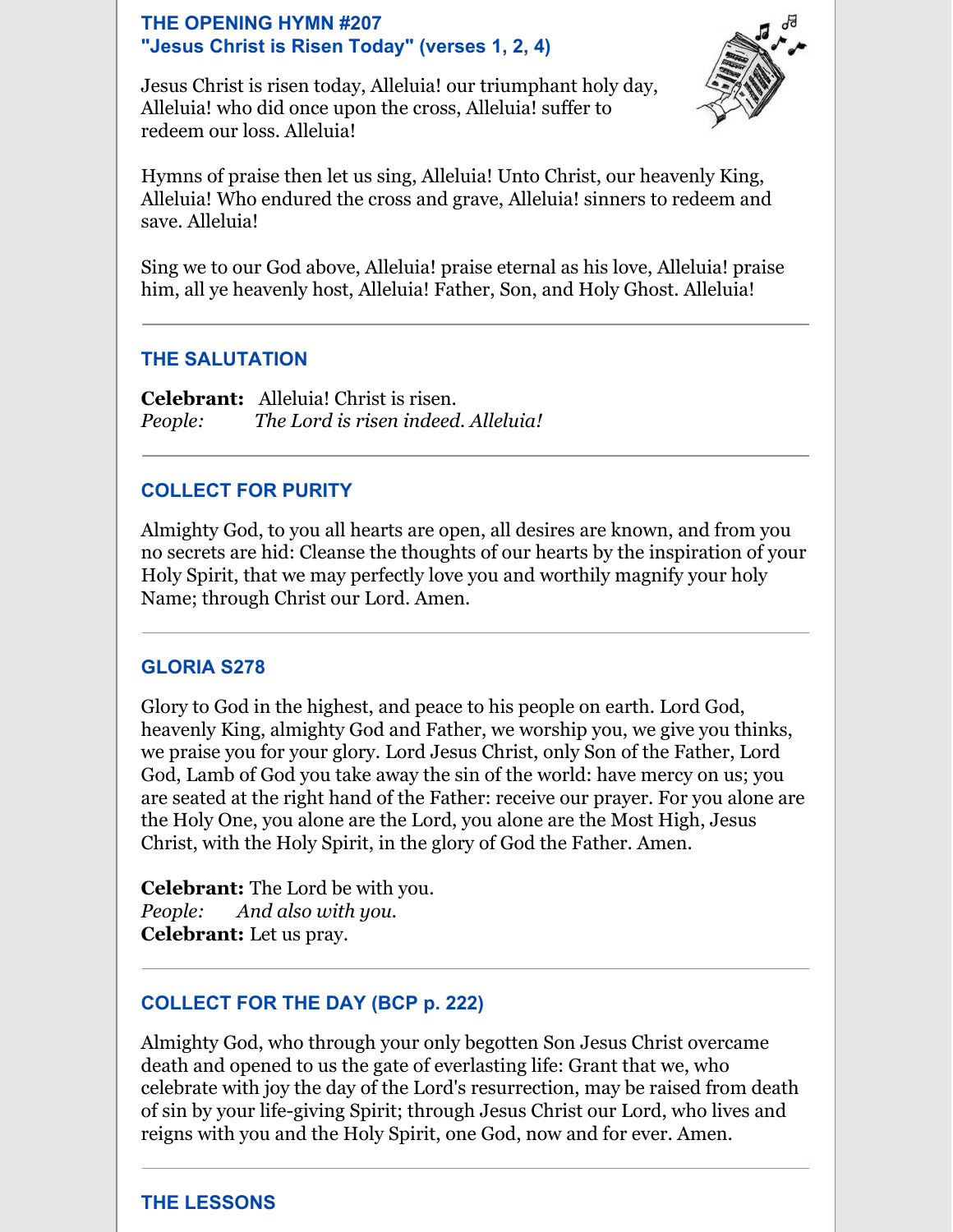#### **First Reading (Isaiah 25:6-9)** *Lector: Carroll Dolezal*

Lector: A Reading from the Book of Isaiah

On this mountain the Lord of hosts will make for all peoples a feast of rich food, a feast of well-aged wines, of rich food filled with marrow, of well-aged wines strained clear.

And he will destroy on this mountain the shroud that is cast over all peoples, the sheet that is spread over all nations; he will swallow up death forever.

Then the Lord God will wipe away the tears from all faces, and the disgrace of his people he will take away from all the earth, for the Lord has spoken.

It will be said on that day, Lo, this is our God; we have waited for him, so that he might save us. This is the Lord for whom we have waited; let us be glad and rejoice in his salvation.

**Lector:** The Word of the Lord *People: Thanks be to God*

## **PSALM 118:1-2, 14-24** *(Confitemini Domino)*

*The Psalm appointed for today is Psalm 118, verses 1-2 and 14-24, beginning on page 760 in your prayer book.*

1 Give thanks to the LORD, for he is good; his mercy endures for ever.

2 Let Israel now proclaim, "His mercy endures for ever."

14 The LORD is my strength and my song, and he has become my salvation.

15 There is a sound of exultation and victory in the tents of the righteous:

16 "The right hand of the LORD has triumphed! the right hand of the LORD is exalted! the right hand of the LORD has triumphed!"

17 I shall not die, but live, and declare the works of the LORD.

18 The LORD has punished me sorely, but he did not hand me over to death.

19 Open for me the gates of righteousness; I will enter them;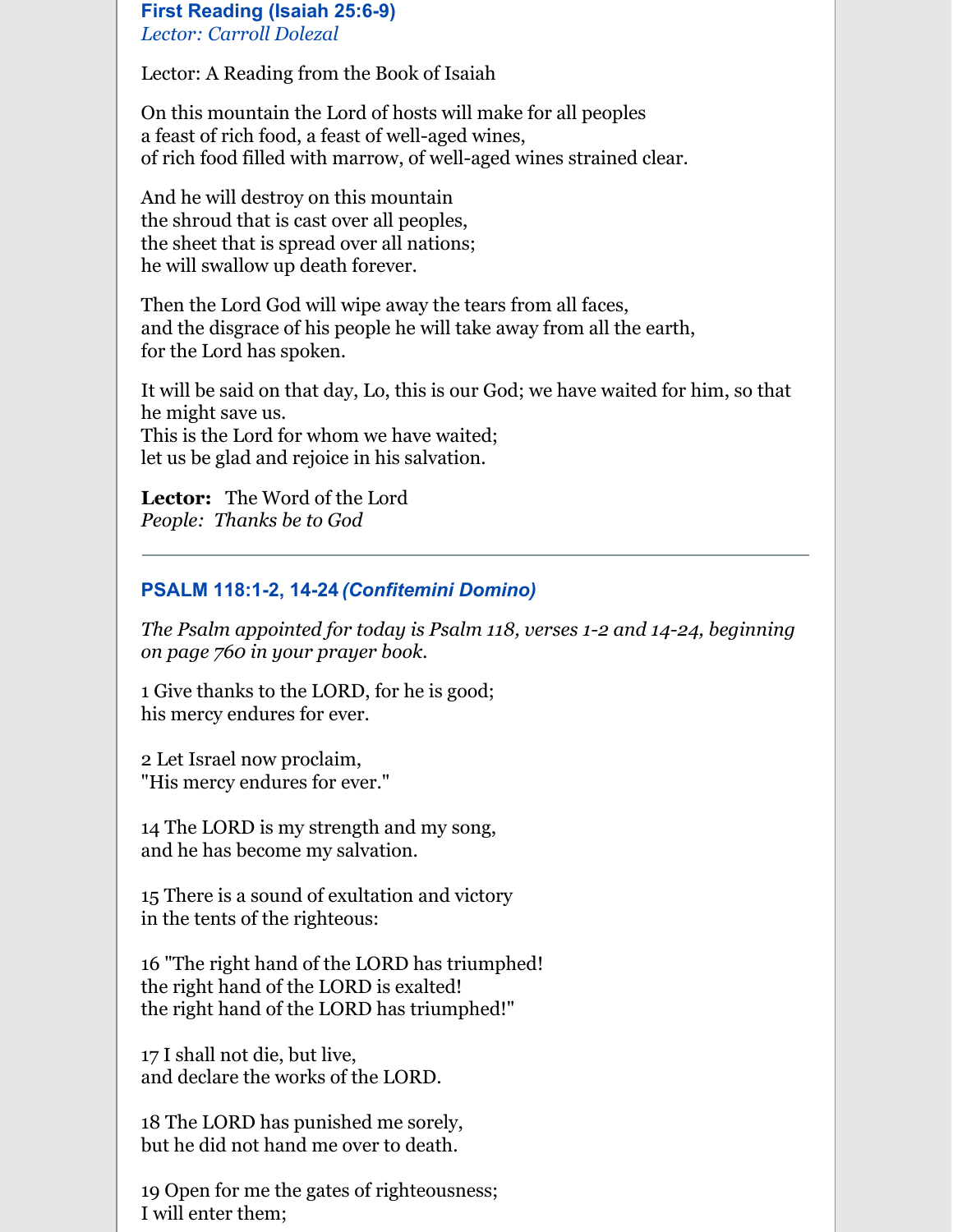I will offer thanks to the LORD.

20 "This is the gate of the LORD; he who is righteous may enter."

21 I will give thanks to you, for you answered me and have become my salvation.

22 The same stone which the builders rejected has become the chief cornerstone.

23 This is the LORD's doing, and it is marvelous in our eyes.

24 On this day the LORD has acted; we will rejoice and be glad in it.

#### **THE SECOND READING (Acts 10:34-43)** *Lector: Connie Maverick*

**Lector:** A reading from the Acts of the Apostles.

Peter began to speak to Cornelius and the other Gentiles: "I truly understand that God shows no partiality, but in every nation anyone who fears him and does what is right is acceptable to him. You know the message he sent to the people of Israel, preaching peace by Jesus Christ--he is Lord of all. That message spread throughout Judea, beginning in Galilee after the baptism that John announced: how God anointed Jesus of Nazareth with the Holy Spirit and with power; how he went about doing good and healing all who were oppressed by the devil, for God was with him. We are witnesses to all that he did both in Judea and in Jerusalem. They put him to death by hanging him on a tree; but God raised him on the third day and allowed him to appear, not to all the people but to us who were chosen by God as witnesses, and who ate and drank with him after he rose from the dead. He commanded us to preach to the people and to testify that he is the one ordained by God as judge of the living and the dead. All the prophets testify about him that everyone who believes in him receives forgiveness of sins through his name."

**Lector:** The Word of the Lord *People: Thanks be to God*

## **GRADUAL HYMN "Open Our Eyes, Lord"**



## **THE GOSPEL: John 20:1-18**

**Celebrant:** The Holy Gospel of our Lord Jesus Christ according to John *People: Glory to you, Lord Christ*

Early on the first day of the week, while it was still dark, Mary Magdalene came to the tomb and saw that the stone had been removed from the tomb. So she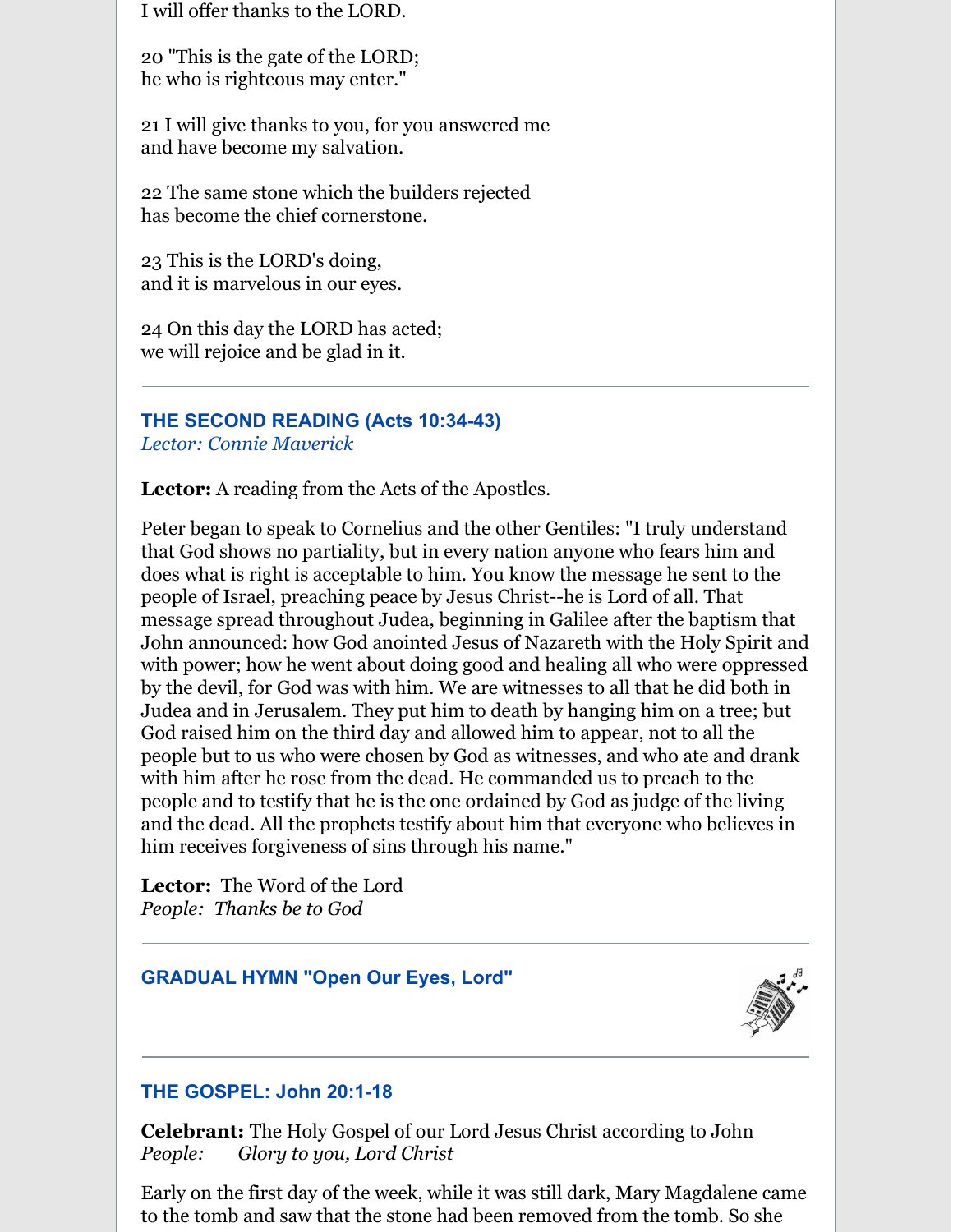ran and went to Simon Peter and the other disciple, the one whom Jesus loved, and said to them, "They have taken the Lord out of the tomb, and we do not know where they have laid him." Then Peter and the other disciple set out and went toward the tomb. The two were running together, but the other disciple outran Peter and reached the tomb first. He bent down to look in and saw the linen wrappings lying there, but he did not go in. Then Simon Peter came, following him, and went into the tomb. He saw the linen wrappings lying there, and the cloth that had been on Jesus' head, not lying with the linen wrappings but rolled up in a place by itself. Then the other disciple, who reached the tomb first, also went in, and he saw and believed; for as yet they did not understand the scripture, that he must rise from the dead. Then the disciples returned to their homes.

But Mary stood weeping outside the tomb. As she wept, she bent over to look into the tomb; and she saw two angels in white, sitting where the body of Jesus had been lying, one at the head and the other at the feet. They said to her, "Woman, why are you weeping?" She said to them, "They have taken away my Lord, and I do not know where they have laid him." When she had said this, she turned around and saw Jesus standing there, but she did not know that it was Jesus. Jesus said to her, "Woman, why are you weeping? Whom are you looking for?" Supposing him to be the gardener, she said to him, "Sir, if you have carried him away, tell me where you have laid him, and I will take him away." Jesus said to her, "Mary!" She turned and said to him in Hebrew, "Rabbouni!" (which means Teacher). Jesus said to her, "Do not hold on to me, because I have not yet ascended to the Father. But go to my brothers and say to them, 'I am ascending to my Father and your Father, to my God and your God.'" Mary Magdalene went and announced to the disciples, "I have seen the Lord"; and she told them that he had said these things to her.

**Celebrant:** The Gospel of the Lord *People: Praise to you, Lord Christ*

#### **GOSPEL ACCLAMATION**

*Celebrant and People: Allelulia! Allelulia! Allelulia! Allelulia!*

#### **SERMON** *The Rev. Kevin LJ Schubert*



#### **RENEWAL OF BAPTISMAL VOWS**

**Celebrant:** Do you reaffirm your renunciation of evil and renew your commitment to Jesus Christ? *People: I do.*

**Celebrant:** Do you believe in God, the Father? *People: I believe in God, the Father almighty, creator of the heaven and earth.*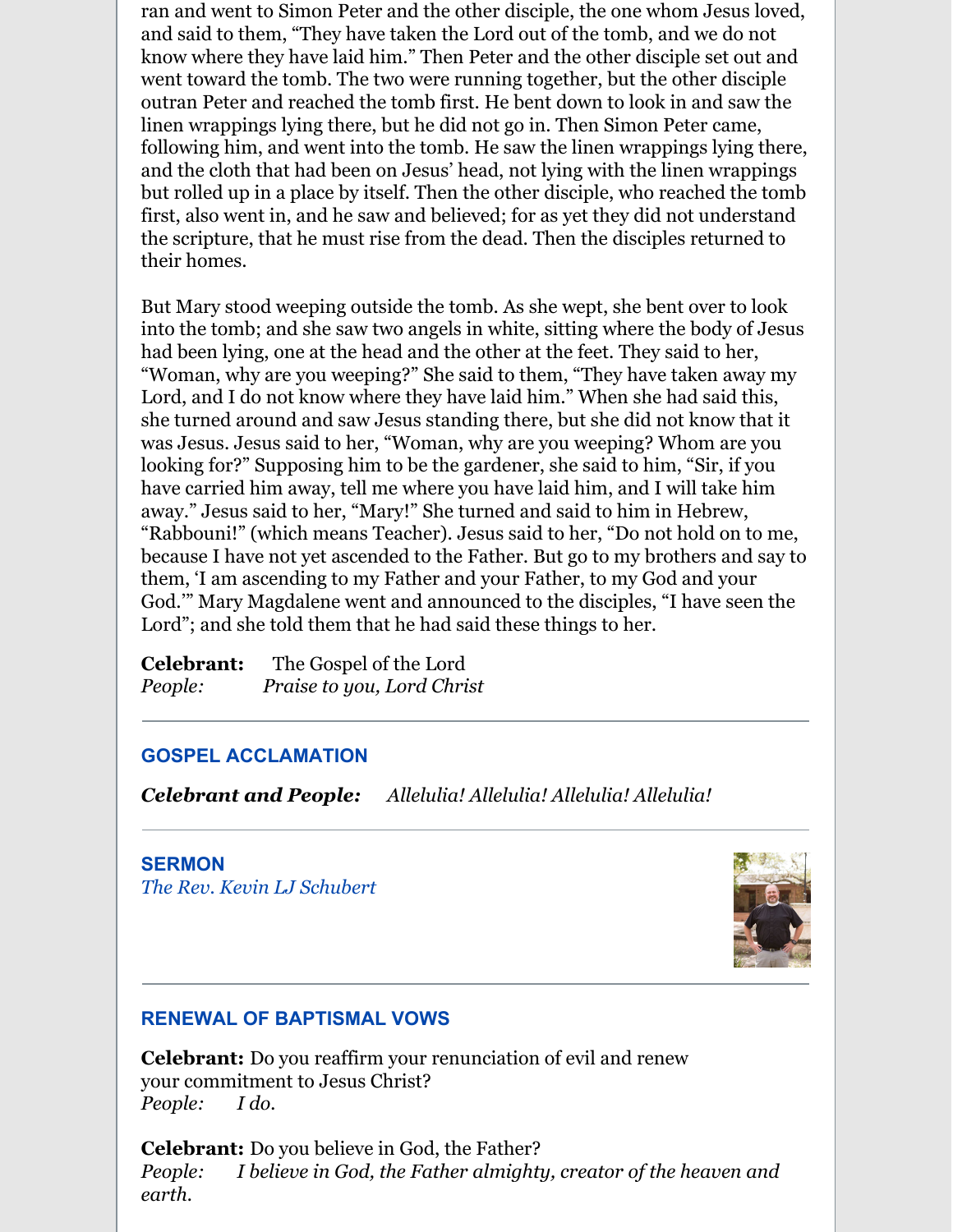**Celebrant:** Do you believe in Jesus Christ, the Son of God?

*People: I believe in Jesus Christ, his only Son, our Lord. He was conceived by the power of the Holy Spirit and born of the Virgin Mary. He suf ered under Pontius Pilate, was crucified, died, and was buried. He descended to the dead. On the third day, He rose again. He ascended into heaven, and is seated at the right hand of the Father. He will come again to judge the living and the dead.*

**Celebrant:** Do you believe in God the Holy Spirit? *People: I believe in the Holy Spirit, the holy catholic Church, the communion of saints, the forgiveness of sins, he resurrection of the body, and the life everlasting.*

**Celebrant:** Will you continue in the apostles' teaching and fellowship, in the breaking of the bread, and in the prayers? *People: I will, with God's help.*

**Celebrant:** Will you persevere in resisting evil, and, whenever you fall into sin, repent and return to the Lord? *People: I will, with God's help.*

**Celebrant:** Will you proclaim by word and example the Good News of God in Christ?

*People: I will, with God's help.*

**Celebrant:** Will you seek and serve Christ in all persons, loving your neighbor as yourself?

*People: I will, with God's help.*

**Celebrant:** Will you strive for justice and peace among all people, and respect the dignity of every human being? *People: I will, with God's help.*

**Celebrant:** May Almighty God, the Father of our Lord Jesus Christ, who has given us a new birth by water and the Holy Spirit, and bestowed upon us the forgiveness of sins, keep us in eternal life by his grace, in Christ Jesus our Lord. *Amen.*

#### **PRAYERS OF THE PEOPLE (Form III, BCP p. 387)** *Lector: Connie Maverick*

**Leader:** Father, we pray for your holy Catholic Church; *People: That we all may be one.*

**Leader**: Grant that every member of the Church may truly and humbly serve you;

*People: That your Name may be glorified by all people.*

**Leader:** We pray for all bishops, priests, and deacons; *People: That they may be faithful ministers of your Word and Sacraments.*

**Leader:** We pray for all who govern and hold authority in the nations of the world;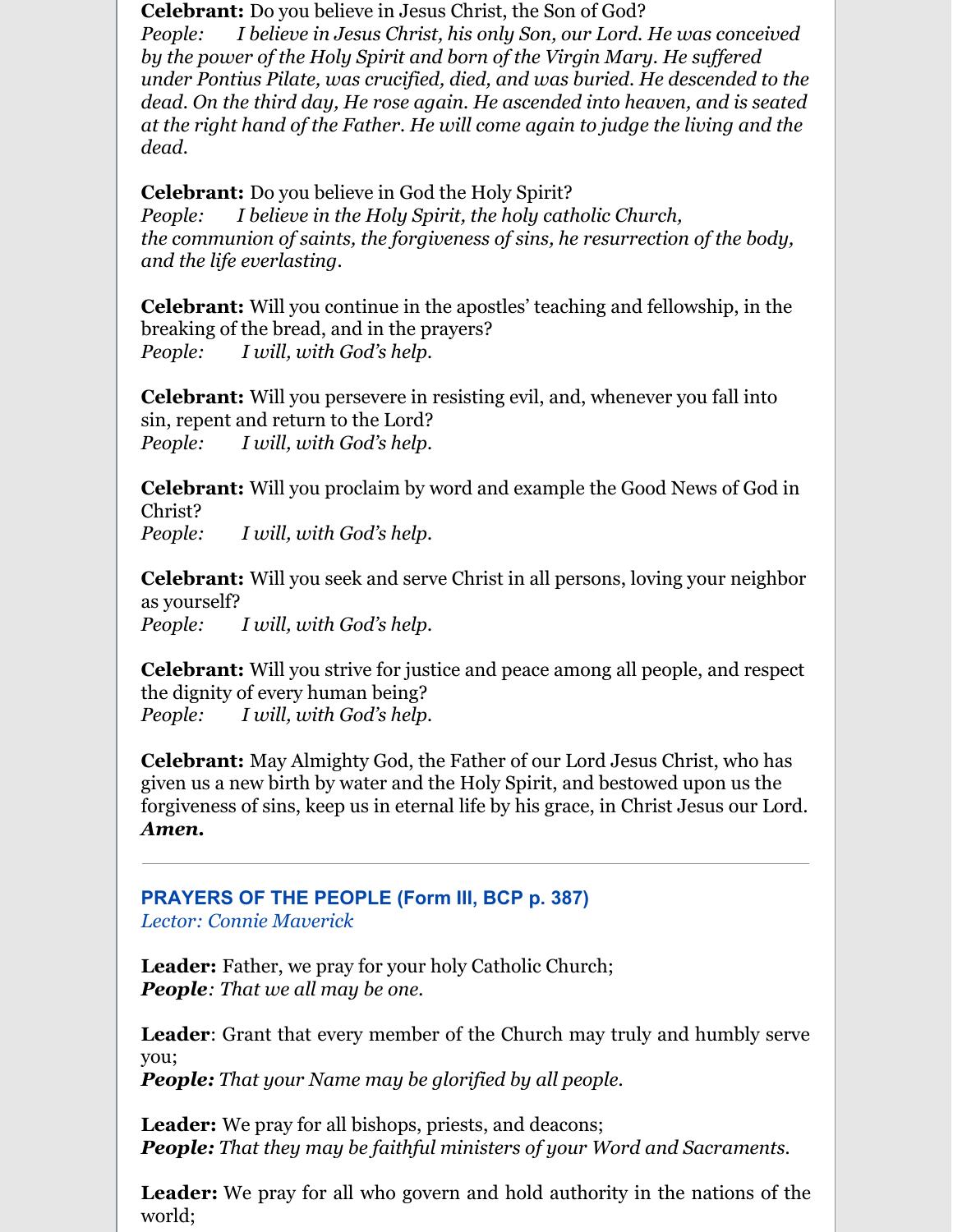*People: That there may be justice and peace on the earth.*

**Leader**: Give us grace to do your will in all that we undertake; *People: That our works may find favor in your sight.*

**Leader:** Have compassion on those who suffer from any grief or trouble; *People: That they may be delivered from their distress.*

**Leader:** Give to the departed eternal rest. *People: Let light perpetual shine upon them.*

**Leader:** We praise you for your saints who have entered into joy; *People: May we also come to share in your heavenly kingdom.*

**Leader:** Let us pray for our own needs and those of others.

*(The Celebrant adds a concluding Collect)*

## **THE PASSING OF THE PEACE**

**Celebrant:** The peace of the Lord be always with you. *People: And also with you.*

#### **ANNOUNCEMENTS**

- Your Easter Offering envelope may be dropped into the offering plate or mailed.
- 11:30 a.m. Holy Eucharist in the Courtyard every Sunday, weather permitting. Please bring your own chair.
- *[Online](https://www.ststeve.org/online-giving) giving* can be done through the church website through gifts of gratitude and *[pledge](https://ststevewimberley.wufoo.com/forms/zjnfcg308j81wp) cards*.
- TAKE 5, a 5 minute music break hosted by Allen Hennig airing on YouTube and Facebook on Thursdays at 10:00 a.m. CST. *Click for TAKE 5 [playlist](https://www.youtube.com/playlist?list=PLbj1hnloR5xEDLgH24nXVZhMMdPqRz_dO)*.
- Mission Sunday, April 11, 2:00 p.m., Courtyard
- **Happy April Birthdays: Linda Buckley, William L. Buckley, Melissa Odell, Anna O'Farrell**
- **Happy April Wedding Anniversary: Phil Muth & Julie Underriner (15 years)**
- To announce birthday or wedding anniversary publicly, fill out*[online](https://www.ststeve.org/forms) form*. We do not announce birthdays and wedding anniversaries without permission. We announce in a monthly block, therefore, submit information two weeks in advance. Using the same form, you can add optional altar flowers to your announcement.

## **BLESSINGS (Birthdays, Wedding Anniversaries)**

#### *CONGRATULATIONS TO OUR APRIL BIRTHDAYS!*

Linda Buckley, William L. Buckley, Melissa Odell, Anna O'Farrell



#### *CONGRATULATIONS TO OUR APRIL WEDDING ANNIVERSARIES!*

Phil Muth & Julie Underriner (15 years)

## **THE HOLY COMMUNION**

**Offertory Sentence:** Walk in love as Christ loved us and gave Himself for us, an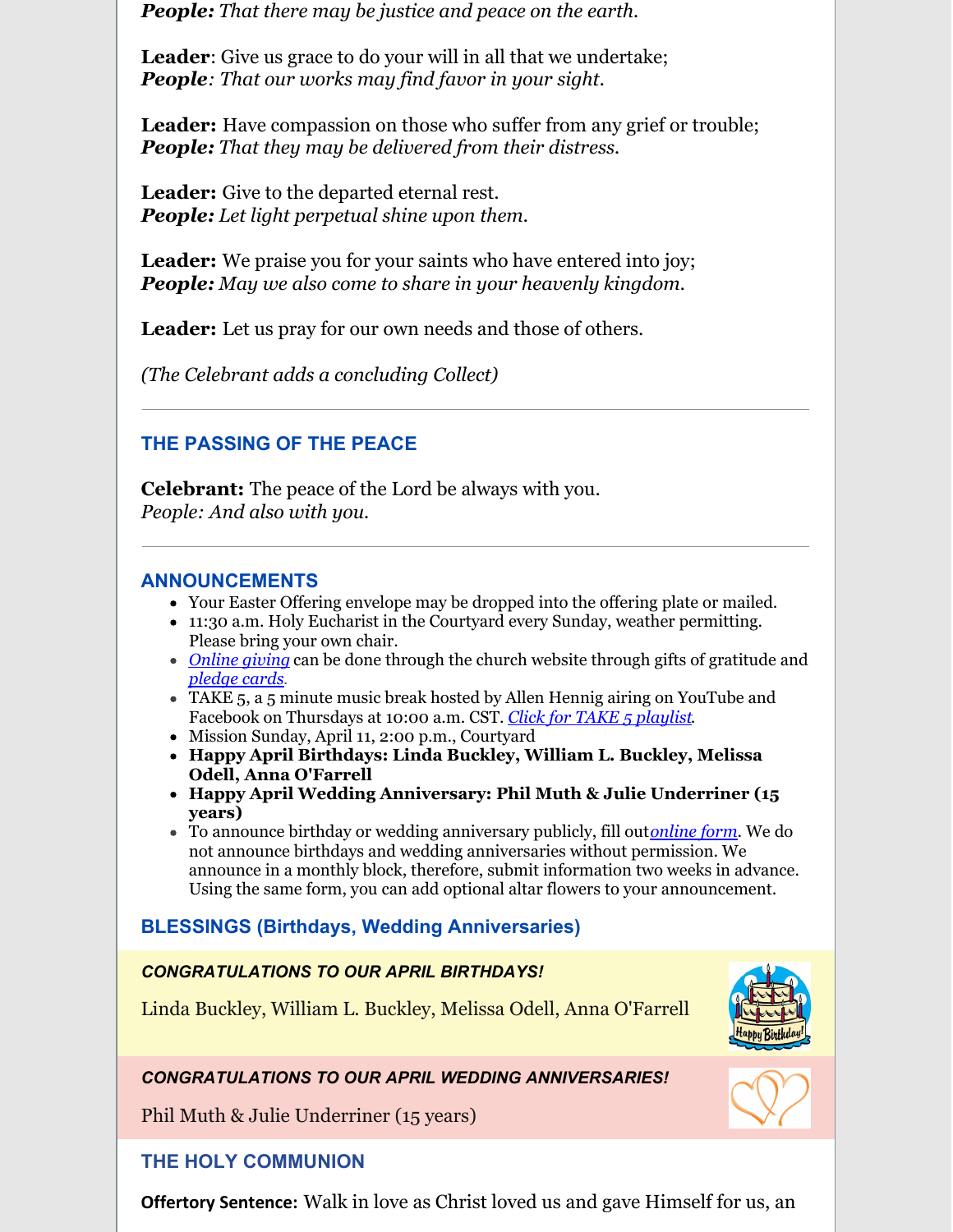offering and sacrifice to God.

#### **Offertory "The Strife is O'er, The Battle Done" (arr. Cindy Berry)**

#### **Doxology (all sing)**

Praise God, from whom all blessings flow; Praise Him, all creatures here below; Praise Him above, ye heavenly host: Praise Father, Son, and Holy Ghost.

**Eucharistic Prayer A** (BCP pg 361)

**Celebrant** The Lord be with you. *People And also with you.*

**Celebrant** Lift up your hearts. *People We lift them to the Lord.*

**Celebrant** Let us give thanks to the Lord our God. *People It is right to give him thanks and praise.*

**Celebrant:** It is right, and a good and joyful thing, always and everywhere to give thanks to you, Father Almighty, Creator of heaven and earth. But chiefly are we bound to praise thee for the glorious resurrection of thy Son Jesus Christ our Lord; for he is the very Paschal Lamb, who was sacrificed for us, and hath taken away the sin of the world; who by his death hath destroyed death, and by his rising to life again hath won for us everlasting life.

Therefore we praise you, joining our voices with Angels and Archangels and with all the company of heaven, who for ever sing this hymn to proclaim the glory of your Name:

#### **Sanctus** S128

## *Celebrant and People sing*

Holy, Holy, Holy Lord, God of power and might, heaven and earth are full of your glory. Hosanna in the highest. Blessed is he who comes in the name of the Lord. Hosanna in the highest.

**Celebrant:** Holy and gracious Father: In your infinite love you made us for yourself, and, when we had fallen into sin and become subject to evil and death, you, in your mercy, sent Jesus Christ, your only and eternal Son, to share our human nature, to live and die as one of us, to reconcile us to you, the God and Father of all.

He stretched out his arms upon the cross, and offered himself, in obedience to your will, a perfect sacrifice for the whole world.

On the night he was handed over to suffering and death, our Lord Jesus Christ took bread; and when he had given thanks to you, he broke it, and gave it to his disciples, and said, "Take, eat: This is my Body, which is given for you. Do this for the remembrance of me."

After supper he took the cup of wine; and when he had given thanks, he gave it to them, and said, "Drink this, all of you: This is my Blood of the new Covenant, which is shed for you and for many for the forgiveness of sins. Whenever you drink it, do this for the remembrance of me."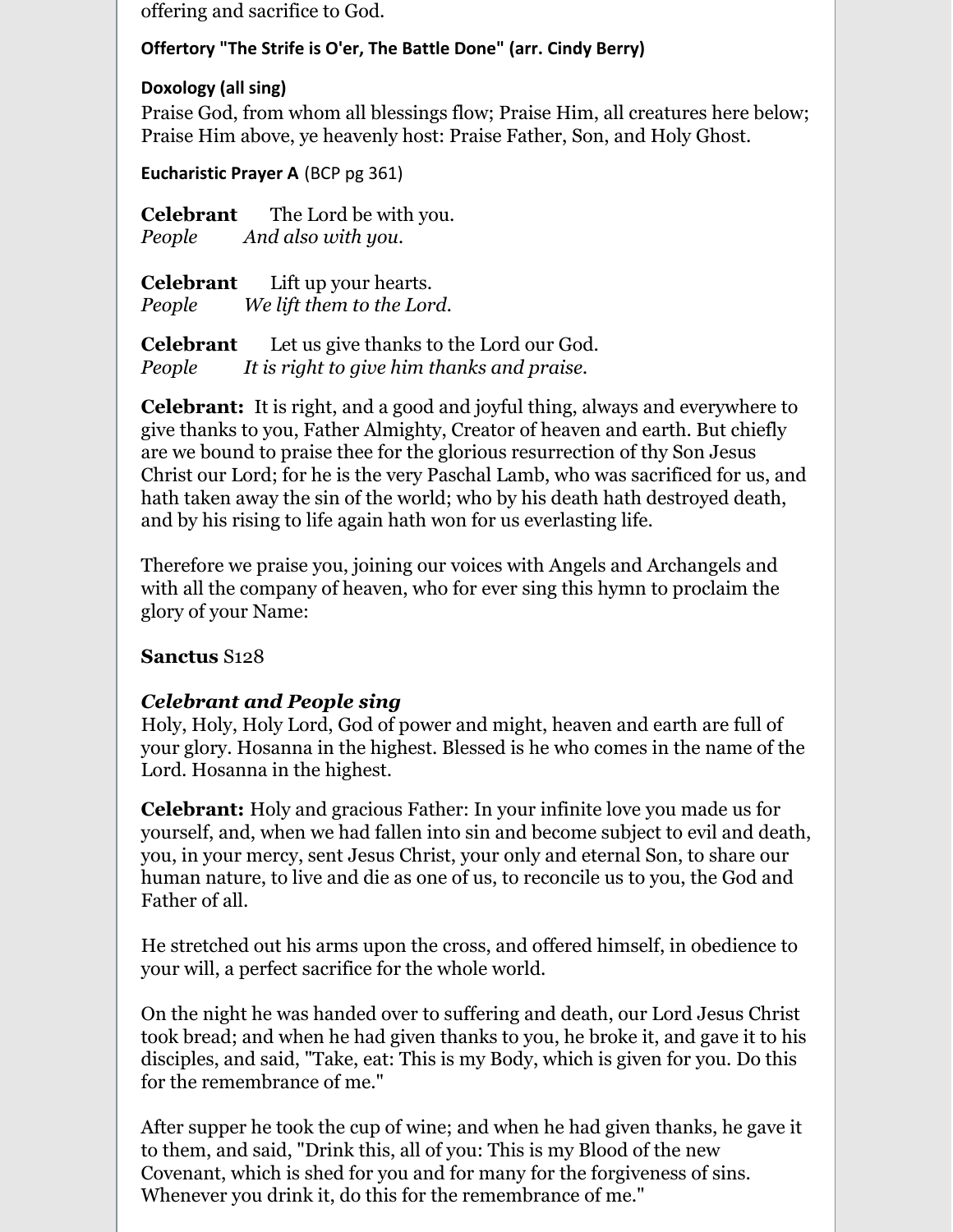Therefore we proclaim the mystery of faith:

## *Celebrant and People*

Christ has died. Christ is risen. Christ will come again.

**Celebrant:** We celebrate the memorial of our redemption, O Father, in this sacrifice of praise and thanksgiving. Recalling his death, resurrection, and ascension, we offer you these gifts. Sanctify them by your Holy Spirit to be for your people the Body and Blood of your Son, the holy food and drink of new and unending life in him. Sanctify us also that we may faithfully receive this holy Sacrament, and serve you in unity, constancy, and peace; and at the last day bring us with all your saints into the joy of your eternal kingdom. All this we ask through your Son Jesus Christ: By him, and with him, and in him, in the unity of the Holy Spirit all honor and glory is yours, Almighty Father, now and for ever. *AMEN.*

As our Savior Christ has taught us, we now sing,

## *People and Celebrant*

Our Father in heaven, hallowed be your Name, your kingdom come, your will be done, on earth as in heaven. Give us today our daily bread. Forgive us our sins as we forgive those who sin against us. Save us from the time of trial and deliver us from evil. For the kingdom, the power, and the glory are yours, now and for ever. Amen.

## **The Breaking of the Bread**

*A period of silence is kept.*

**"Christ Our Passover"** S154

Alleluia, alleluia, alleluia. Christ our Passover is sacrificed for us; therefore let us keep the feast. Alleluia, alleluia, alleluia.

**Celebrant** The Gifts of God for the People of God. The Body of Christ, the bread of heaven. The Blood of Christ, the cup of salvation.

## **COMMUNION HYMN "Alleluia, Alleluia #191**



# **POST COMMUNION PRAYER (BCP pg. 365)**

**Celebrant** Let us pray.

# **Celebrant and People**

Eternal God, heavenly Father, you have graciously accepted us as living members of your Son our Savior Jesus Christ, and you have fed us with spiritual food in the Sacrament of his Body and Blood. Send us now into the world in peace, and grant us strength and courage to love and serve you with gladness and singleness of heart; through Christ our Lord. Amen.